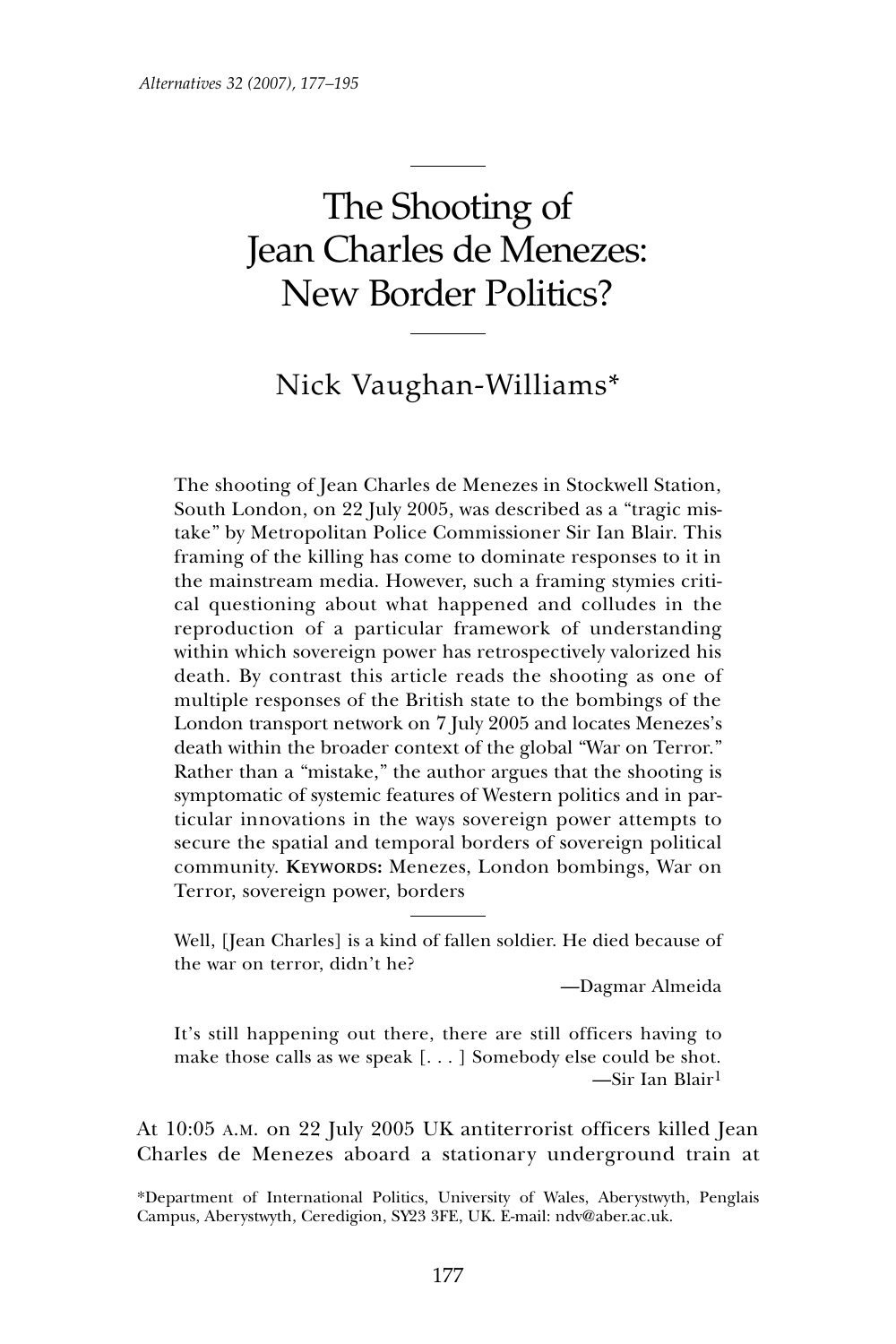Stockwell Station in South London by firing eleven rounds at close range (seven bullets entered his head, one bullet entered his shoulder, and three bullets missed).2 Five and a half hours after the shooting Metropolitan Police Commissioner Sir Ian Blair issued a statement in which he claimed that the operation had been "directly linked" to ongoing investigations into the attempted bombings in central London the previous day.3 At that time, Ian Blair announced that the person shot dead at Stockwell had been acting suspiciously and was challenged by police but refused to obey instructions.4 However, in a statement the following day the commissioner announced that a "mistake" had been made and that there was no evidence to connect Menezes with the attempted bombings or any other "terrorist activity."5 Six months later, following the completion of the first part of the inquiry into the shooting by the Independent Police Complaints Commission (IPCC), Ian Blair commented: "In a terrible way, the Met was transfixed on other things. It was transfixed on: where are these bombers? And therefore, in a dreadful way, we didn't see the significance of that. That was our *mistake.* It was. It was a bad *mistake.*"6

Any attempt to reflect on what happened on 22 July 2005 cannot get very far from what we might call the brute fact of Menezes's death without invoking some sort of angle or frame.7 We rely upon such frames in the quest to comprehend events: They offer grounds upon which phenomena may be rendered intelligible through devices such as analogy, metaphor, and narrative.8 However, any given frame is not neutral or natural but a politically loaded assessment of actuality with potentially important implications: There is always a politics of framing.9 Discussion of the killing in the mainstream British media has been typically framed by Sir Ian Blair's explanation that it was simply a mistake—an error, an aberration, or a lamentable one-off tragedy.10 According to one commentator this framing is entirely appropriate: "by recognising that de Menezes' death was a freak mistake, we can deal with the reality of politics today—rather than worrying about whether we could be next, or wondering what the Met is hiding from us."11

On the one hand, the discourse of the mistake of the shooting of Menezes, especially when read alongside familiar accounts of the feverish manhunt for suspected bombers after the attempted attacks, perhaps offers a convenient way of making sense of the killing. On the other hand, an uncritical acceptance of the discourse of the mistake reifies rather than questions the very frame*work* within which the killing of Menezes has been valorized. In other words, by merely accepting the discourse of the mistake as a starting point in reflecting on Menezes's death we run the risk of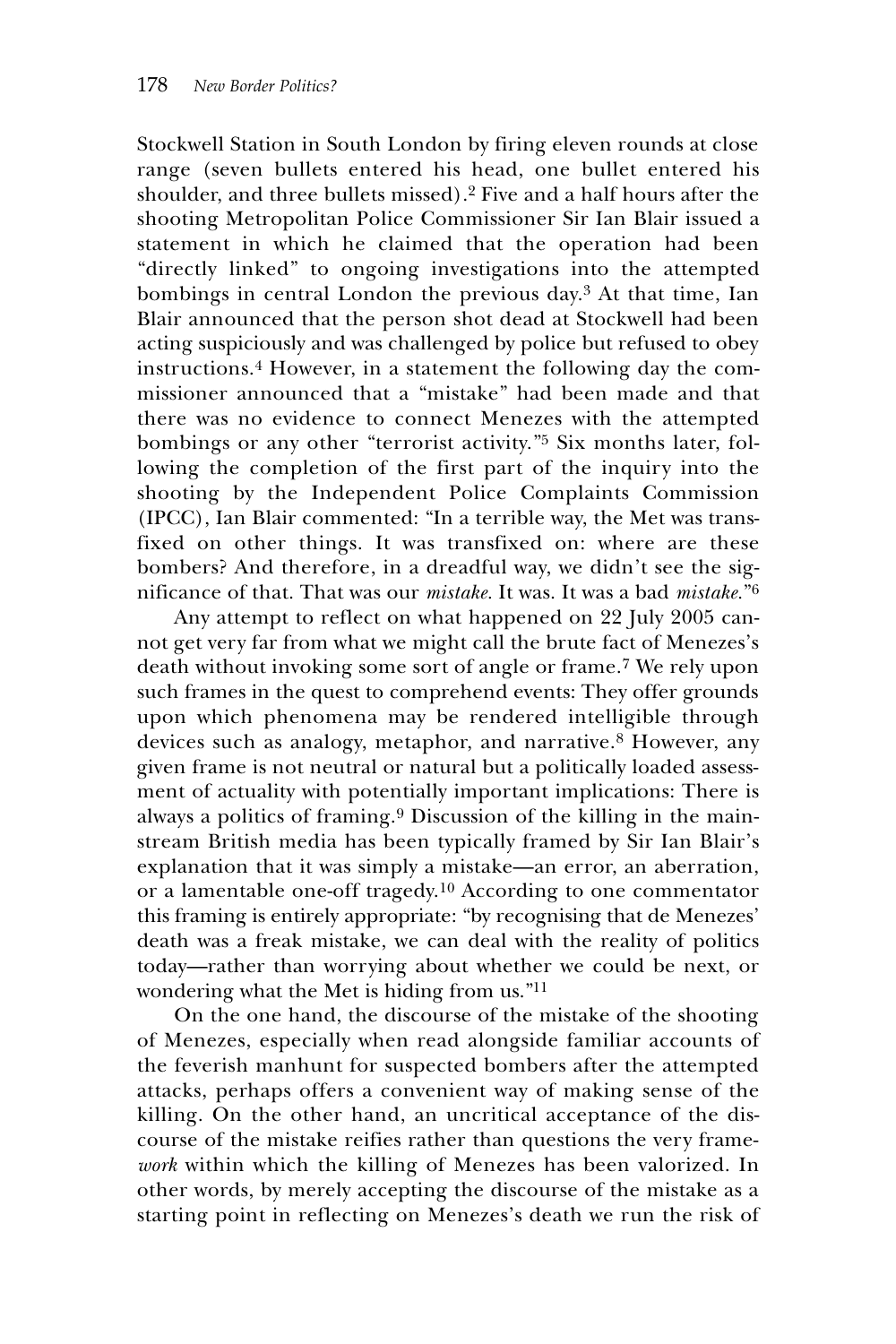colluding *with* rather than offering a critique *of* the activities of sovereign power. This raises the problem of how it might be possible to analyze what happened on 22 July 2005 without risking the same form of collusion. One possible response is to examine how the dominant discourse of the mistake has legitimized and/or obscured particular political practices in the aftermath of the shooting. Such an approach allows for analysis of the way in which the above discourse has distracted attention from broader issues connecting the killing to the global War on Terror. In this context I seek to develop the argument that the shooting reflects innovations in the ways sovereign power attempts to secure the spatial and temporal borders of political community in the West.

#### **"22/7"**

Despite the emergence and subsequent entrenchment of a particular narrative about what happened to Jean Charles de Menezes on 22 July 2005 (22/7), there are many ambiguities and unanswered questions about the circumstances leading to and surrounding his death. To some extent, the long-awaited outcome of the findings of the IPCC investigation might cast new light on these circumstances, although there are still calls by the Menezes family and their "justice4jean" campaign for a full public inquiry.<sup>12</sup> However, irrespective of these findings, it is instructive to analyze how particular framings in the immediate aftermath of the shooting have led to the privileging of some questions over others and what the political implications of this agenda-setting have been. From here it might then be possible to consider alternative framings and open up new avenues of inquiry.

### *From Scotia Road to Stockwell Station*

There are multiple blind spots in the detail of the killing of Menezes, which, in the quest to produce a coherent narrative, sometimes go unnoticed in accounts of 22/7. One blind spot relates to the elementary issue of precisely *who* was involved in the planning, management and carrying out of the killing. According to Nafeez Ahmed, the initial report given by the police had not mentioned anything about the surveillance operation mounted outside a block of flats located on Scotia Road in the Tulse Hill area of London on the morning of 22 July.13 We now know that the aim of that stakeout was to find suspects linked to the attempted bombings on the London transport network the day before—in particular Hussein Osman,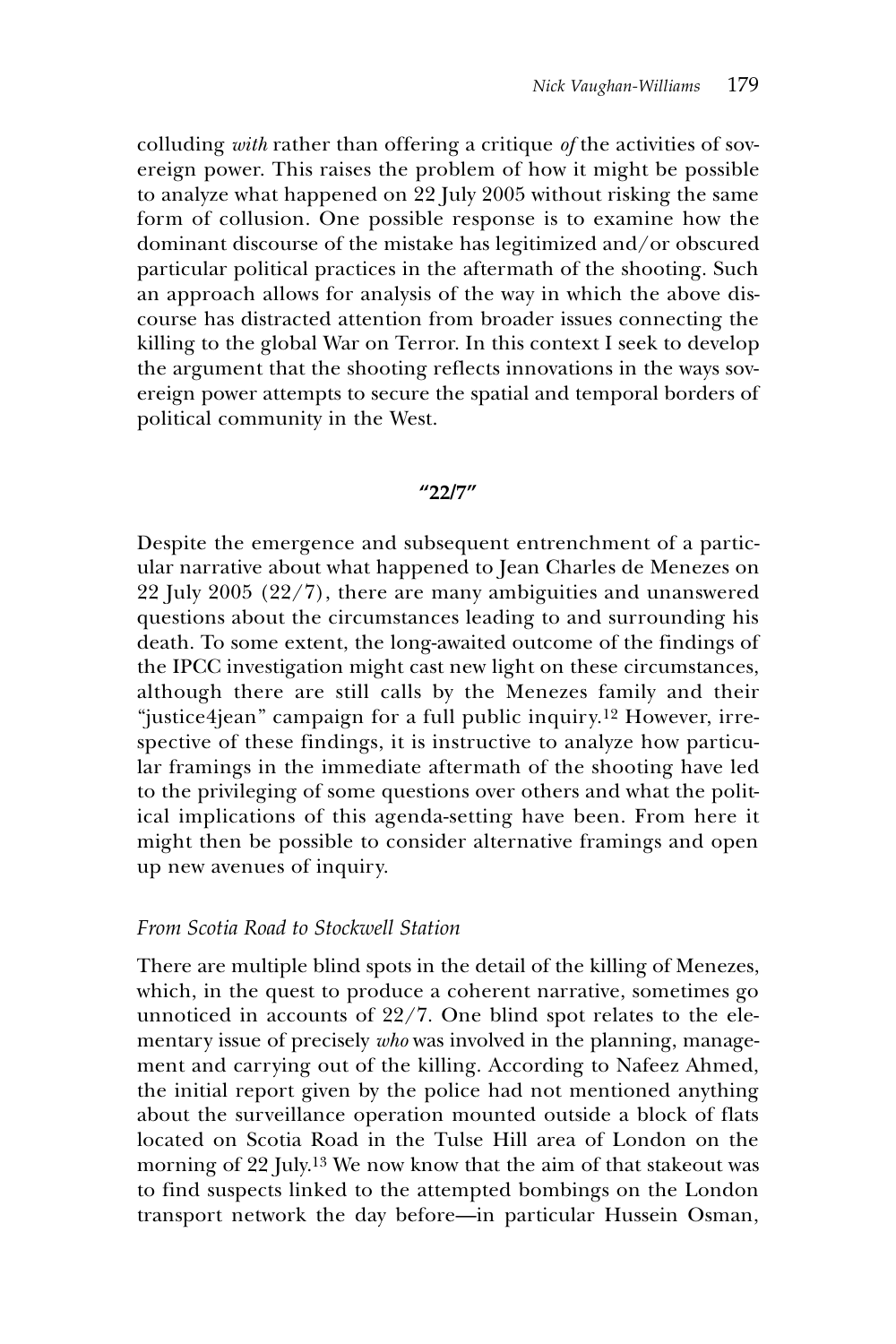whose details, including a gym membership card leading to the Tulse Hill address, had been found at the site of the attempted blast in the Shepherd's Bush area.14 However, information about the surveillance team remains sketchy, and there have been unconfirmed suggestions about the involvement of military personnel and/or members of the Special Forces.15 Nevertheless, many reports obscure questions surrounding this involvement by focusing on the antiterrorist officer who was distracted from Menezes's emergence from the flats at 9:33 because he was "relieving himself" in nearby bushes.16

In one of the few extant academic treatments of the shooting, Joseph Pugliese has argued that Menezes's departure from the flats instigated a "regime of visuality," which led from practices of racial profiling to a situation whereby he was racially suspect and produced as guilty in advance of any crime he may or may not commit.17 In this way, according to Pugliese, "fantasy and fiction . . . transmuted into factual reality" and a Brazilian person became mistaken for an Asian one: "racial profiling . . . can be viewed as a type of persistence of vision: a racially inflected regime of visuality fundamentally inscribes the physiology of perception so that what one sees is in fact determined by the hallucinatory merging of stereotypical images that are superimposed on the object of perception."18 Yet, it is interesting to note that the surveillance team member otherwise occupied in the bushes had actually identified Menezes as an "IC1 male" (police code for a white man).19 Even though Menezes's racial profile did not match that of Hussein Osman or any of the other suspected bombers, antiterrorist officers followed him on his thirtythree-minute bus journey from Tulse Hill to Stockwell Station. At no point was he stopped or challenged.20

A positive identification had been made before the bus arrived in Stockwell, and it is thought that Cressida Dick, the police officer in charge of the "Gold Command" center at Scotland Yard, authorized the use of lethal force if necessary to stop Menezes boarding an underground train.21 Yet, the reasons why Menezes was simultaneously mistaken as an IC1 male and Hussein Osman and not in any way challenged by surveillance team members seeking confirmation of his identity remain unclear. After alighting the bus, Menezes crossed Clapham Road and walked 1,000 meters into Stockwell Station, where, contrary to initial reports about his suspicious behavior, he picked up a free copy of *The Metro* newspaper, walked through the ticket barriers using his "Oyster Card" as payment, and took the escalator to the northbound Northern Line platform.22 He only began to run toward the platform once he had noticed that a train was arriving in the station.23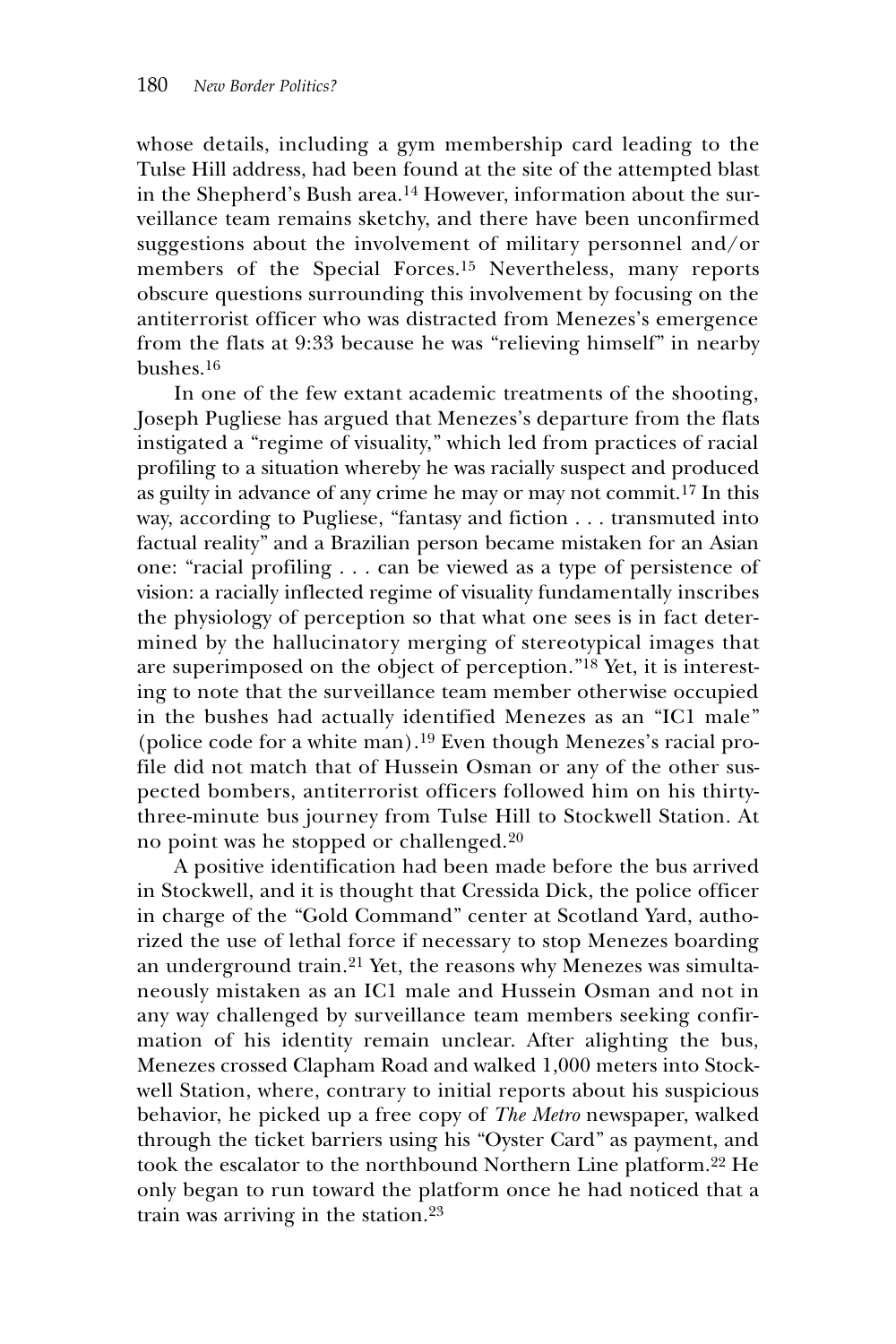Having boarded the stationary underground train, Menezes sat in a carriage facing the platform.24 Undercover surveillance team members flanked him and held the car doors open for armed antiterrorist officers as they ran down the escalator and into the car in which Menezes sat.25 According to one eyewitness Menezes "looked like a cornered fox" as the officers approached him.26 An officer, known as "Hotel 3" grabbed Menezes, wrapped his arms around him, and pinned his arms to his side while he was shot seven times in the head and once in the shoulder.<sup>27</sup> Despite being fired at point blank range, three bullets missed his body.28

One eyewitness account had suggested that Menezes was wearing a heavy winter coat with wires protruding from it.29 However, images of Menezes's body lying dead on the floor of the carriage clearly show that he wore a lightweight denim jacket in keeping with the mid-morning temperature  $(64 \degree F).^{30}$  No explosives were found attached to his body, and he was not carrying a rucksack or bag. Despite these infamous images, there is scant footage recording Menezes movements from Scotia Road to the train car at Stockwell. According to police sources there had been "technical difficulties" with CCTV equipment on the platform and no cameras were operating in the car where the shooting took place because the hard drive had been taken away for examination following the failed attacks of the previous day.31 Yet, unofficial reports from the Tube Line Consortium, who are in charge of running the Northern Line service, maintain that at least 75percent of the cameras at Stockwell Station and all on the train should have been working.32

#### *The Juridical-Political Response to Menezes's Death*

Initially, the Metropolitan Police resisted the prospect of an IPCC inquiry into the shooting by denying investigators access to the scene of the incident for three days.<sup>33</sup> The purpose of the IPCC investigation was to consider whether any individual should be charged with criminal and/or disciplinary offenses for Menezes's death, and after the initial delay the investigation proceeded. On 14 March 2006 it was announced that the results of the first stage of the inquiry (known as "Stockwell One") were available but that these would not be made public until the completion of the investigation as a whole. The results of "Stockwell One" were sent confidentially to the Crown Prosecution Service (CPS) for a decision whether charges should be brought forward and, if so, against whom and on what basis.

In July 2006 the CPS finally announced that they were not going to carry forward charges against any individuals who had been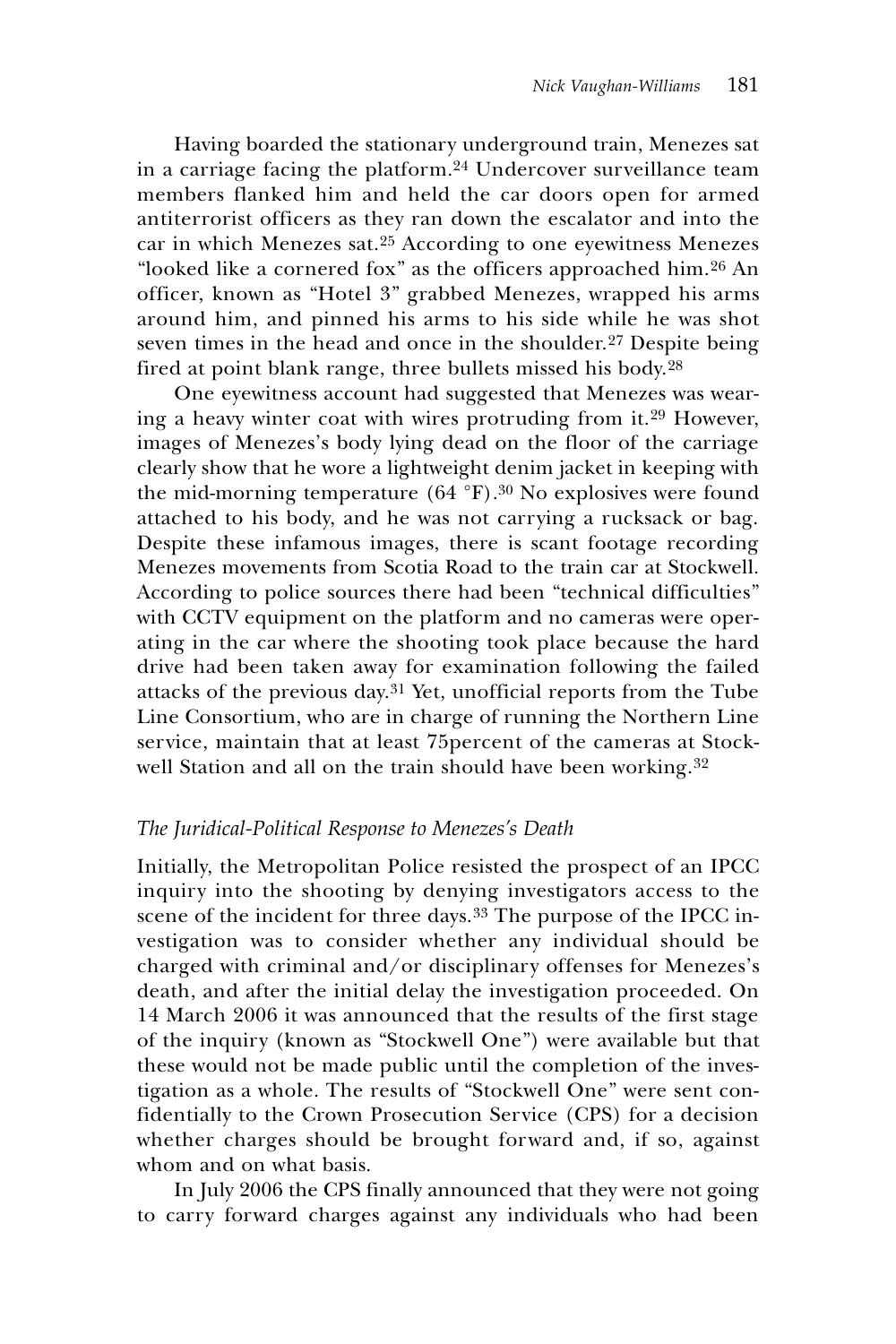involved in the operation that led to Menezes's death on the grounds of insufficient evidence.34 Instead, the CPS announced their intention to prosecute the Met under sections 3 and 33 of the Health and Safety at Work Act 1974 for "failing to provide for the health, safety and welfare of Jean Charles de Menezes."35 The second part of the IPCC investigation, known as "Stockwell Two," focuses on the conduct of Sir Ian Blair following the discovery of Menezes's identity and is ongoing at the time of writing (December 2006). However, legal representatives of the Menezes family anticipate significant delays due to the noncompliance of some senior officers in the Metropolitan Police Service.36 Moreover, despite their repeated calls, the Menezes family have still been denied a full juridical public inquiry to determine the circumstances surrounding the shooting including the controversial "shoot-to-kill" policy behind it.37

# *The Public Response to Menezes's Death*

It is possible to identify a range of variegated responses to the death of Menezes in the UK, and an exhaustive analysis of these responses is beyond the remit of this article. However, it is possible to sketch out some key features of these responses. On the one hand, according to Jonathan Freedland writing in *The Guardian* on the first anniversary of the 7 July London bombings, there had been some "initial sympathy" with the Met: The discourse of the tragic mistake seemed acceptable in light of the need to attempt to protect Londoners from further attacks.<sup>38</sup> On the other hand, Freedland notes that this sympathy did not last long, especially in light of the Met's decision to plead not guilty to the Health and Safety charges: "The Menezes case has continued to be toxic . . . imperilling Sir Ian Blair's position as Commissioner."39 It might also be noted that to some extent different communities within the British public have responded with varying concerns. In the immediate aftermath of 22/7 the Muslim Council of Britain was inundated with calls from "distressed Muslims" about the shooting at Stockwell station.40 One caller, for example, had simply asked: "What if I was carrying a rucksack?"41

To some extent the British public's increasing lack of sympathy with the Met and mounting dissatisfaction with Sir Ian Blair has translated into instances of collective action. On the Sunday after the shooting there was a public vigil organized by the Menezes family and the Stop the War Coalition, which was halted and eventually turned back by police as protesters approached Vauxhall Bridge.<sup>42</sup> Moreover, to mark the first anniversary of Menezes's death, a joint demonstration was organized by his family and the families of those involved in the Forest Gate raids in east London on 2 June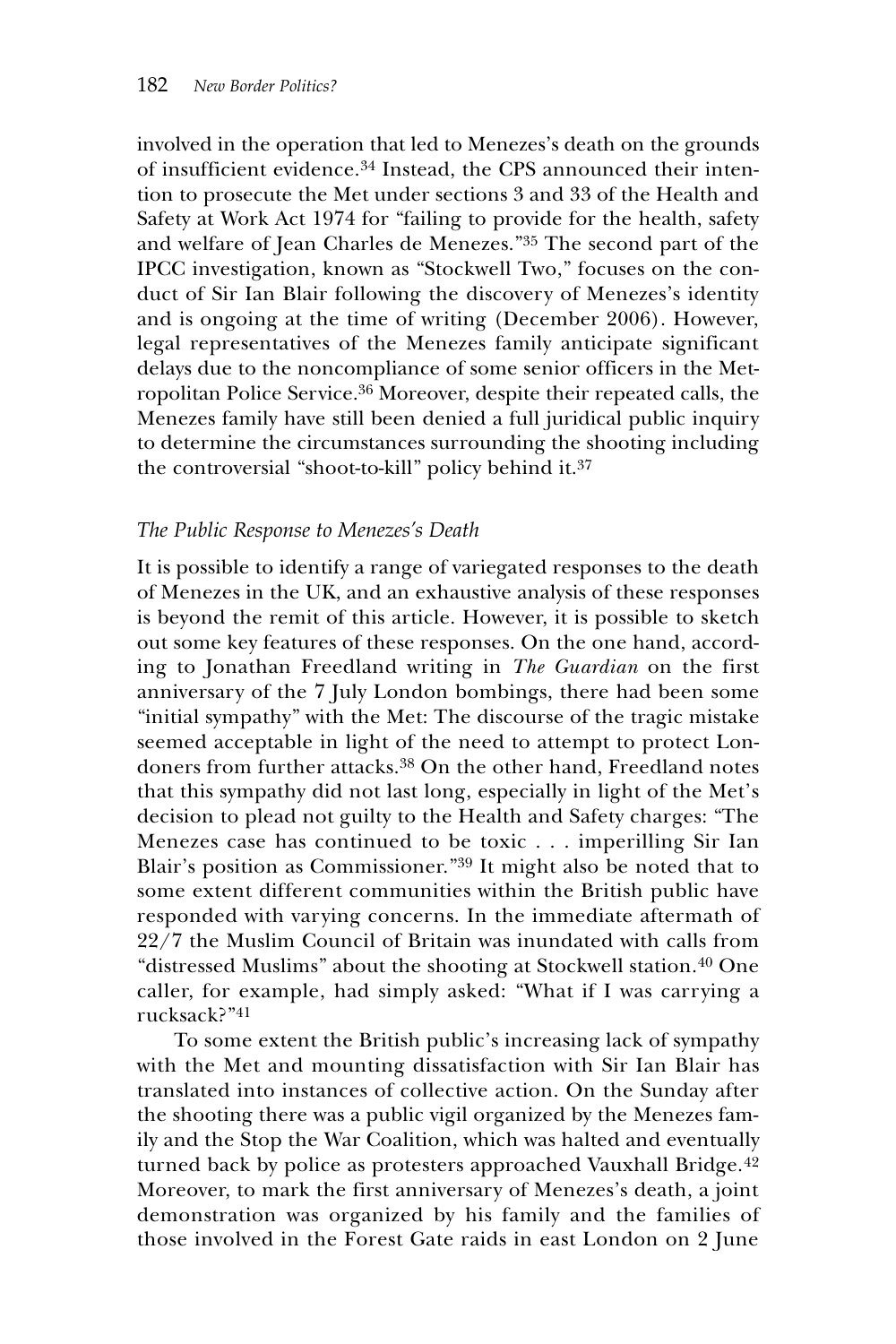2006 in order to protest against the use of force and question whether justice is possible in the context of the "war on terror." However, the extent of collective action in Britain has been overshadowed by the public reaction in Brazil, where, for example, there have been a series of mass demonstrations and protests organized by the Landless Rural Workers Movement outside the British embassy in Brasilia and consulate in Rio de Janeiro.<sup>43</sup> Nevertheless, the government in Sao Paulo has adopted the dominant framing of the shooting, which was described by Brazilian Foreign Secretary Celso Amorim as a "lamentable mistake."44

#### **An Autoimmune Crisis?**

One of the political implications of the prominence of the discourse of the mistake is that many of the blind spots in the shooting of Menezes identified above remain obscured. Attention is distracted from what we still do not know in pursuit of a coherent narrative that foists shapeliness on events as if they were somehow scripted. In turn, this potentially acts as a disincentive to asking critical questions because it implies that the shooting can be explained by error alone.

By reading the killing of Menezes as an isolated tragedy we also run the risk of failing to appreciate the broader political context in which it took place. The main worry with the discourse of the mistake is that it isolates Menezes's death from the ongoing global "war on terror" and policies and practices legitimized in the name of that war. Such a move to delimit 22/7 from other aspects of contemporary world politics is profoundly political and it is one that Sir Ian Blair and UK Prime Minster Tony Blair have both struggled to sustain.

Through challenging the dominant frame of the discourse of the mistake within which 22/7 has been located and discussed, it might be possible to think more critically about what is at stake in the shooting of Menezes. In order to do this the following discussion reads the shooting against the backdrop of the emergence of the socalled "shoot-to-kill" policy of the Metropolitan Police. Reading this policy as one of several responses of the British government to the events of 11 September 2001, I employ Jacques Derrida's notion of an "autoimmune crisis" in order to try to advance the analysis of 22/7 beyond the parameters of the discourse of the mistake.45

#### *Kratos: "Shoot to Kill to Protect"*

Since the attacks on the twin towers of the World Trade Center in New York on 11 September 2001 ("9/11") the Metropolitan Police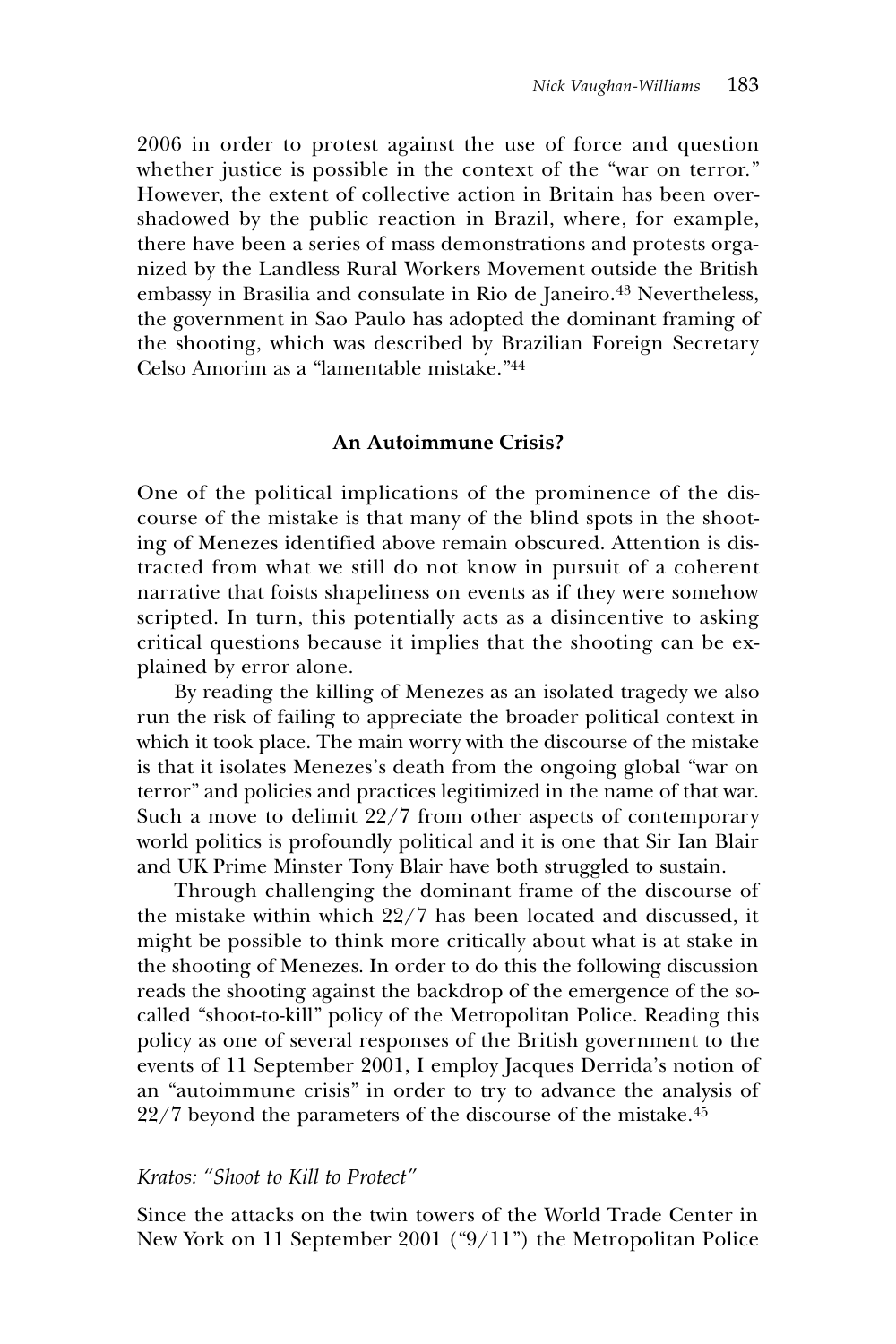Service has recognized the potential threat of suicide bombers in central London.<sup>46</sup> Soon after  $9/11$ , Barbara Wilding, then deputy assistant commissioner (now chief constable of South Wales Police), was appointed chair of the Met's suicide bomber working party: "It was within about ten days of 9/11 that I was asked to review strategy and come up with a plan."47 Wilding explains that the Met identified what they saw as a new or different terrorist threat in the capital: "With Irish terrorism there always tended to be a warning and an escape plan. The IRA didn't want to die. They wanted to leave their bomb and live."48 According to Wilding the Met had not been prepared for copycat attacks in London, and so her working party quickly visited Israel, Sri Lanka, and Russia to find examples of how other police forces deal with the threat of suicide bombers: "We had a huge gap and we had to fill those gaps as soon as possible."49

After 9/11 the Met's antiterrorist branch developed its own policy response to the threat of suicide bombers based primarily upon the experiences of the Israeli police who are told to shoot to the head if there is imminent danger to life. Roy Ramm, former Metropolitan Police specialist operations commander, claims that this constitutes a policy shift toward "shoot to kill."50 Such a policy is now also widely known as "Kratos" meaning strength or force: "the power to decide, to be decisive, to prevail," as defined by Derrida.51 According to Peter Taylor, the Kratos policy was signed off on operationally at the headquarters of MI5 on 22 January 2005 and "from that point it was up and running."52 An article in *The Scotsman* suggests that Kratos was first mentioned by the UK government on 15 July 2005, when it was announced that "armed police officers could be given more aggressive shoot to kill orders, telling them to fire at the heads of suicide bombers."53 However, as Nafeez Ahmed has pointed out, the formulation or implementation of Kratos as a specific policy has never been formally debated in the UK parliament.54

On the one hand, it seems that the shooting of Menezes was one of the earliest instances of the use of Kratos in the UK.55 On the other hand, there are aspects of what happened in Stockwell on 22 July 2005 that do not sit well alongside a common understanding of what Kratos is supposed to involve. As well as a lack of evidence that Menezes was indeed a suicide bomber, members of CO19, the Special Firearms Unit, were seen restraining and pinning him to the seat of the car while he was shot (and not only in the head but also in the shoulder). In a statement justifying shoot to kill Sir Ian Blair said on 24 July 2005 that "there is no point shooting at someone's chest because that is where the bomb is likely to be."56 Yet, if the fear is that contact with the chest might detonate a live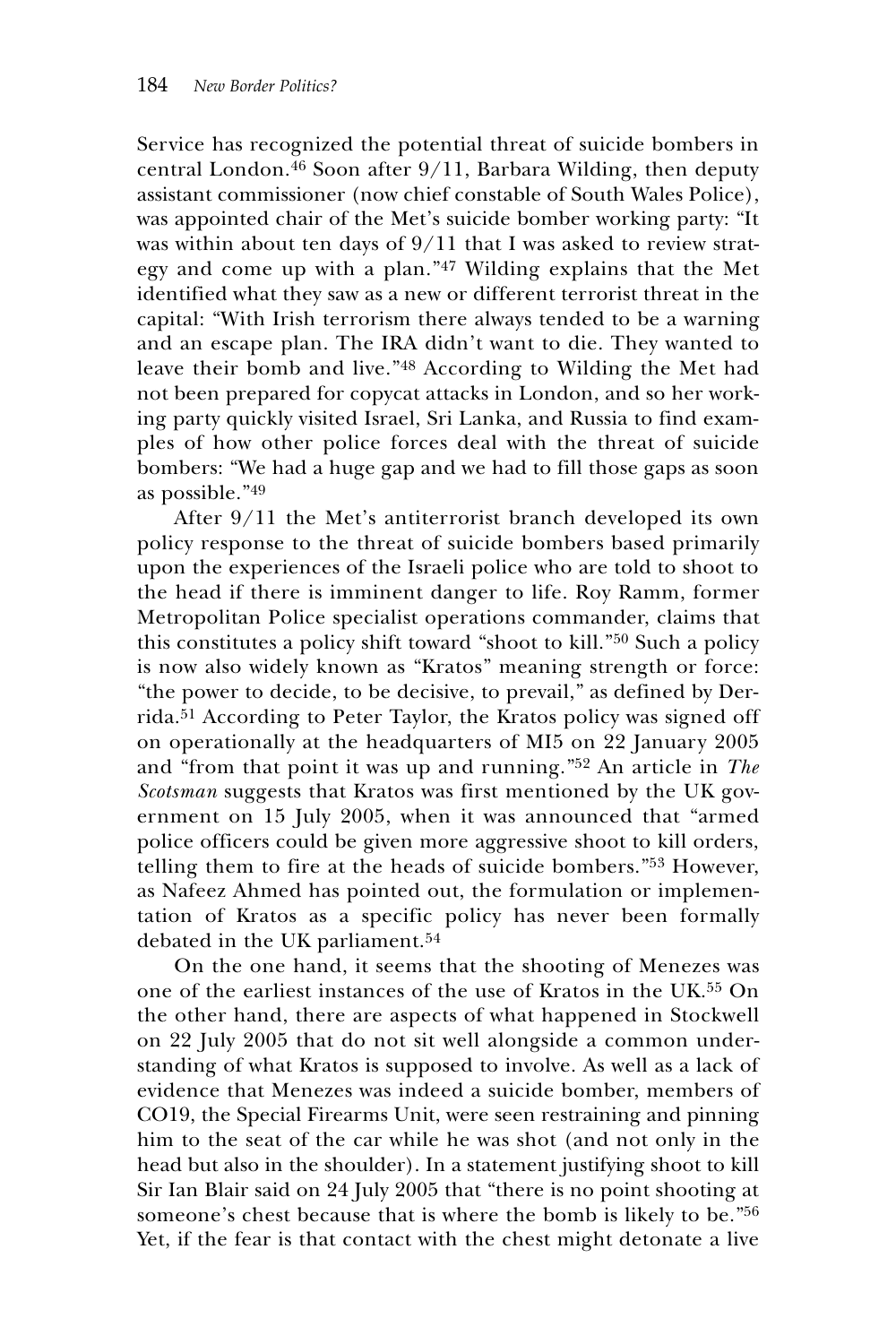device on a suspected bomber, it remains totally unclear why CO19 put themselves and other passengers in the train at Stockwell in such jeopardy by doing so in the Menezes case.

#### *22/7 as a Symptom of a Broader Autoimmune Crisis*

According to Ian Blair's statement on 24 July 2005, the Metropolitan Police Service are "quite comfortable that the [Kratos] policy is right."57 Moreover, the commissioner warned, "It's still happening out there . . . there are still officers having to make those calls as we speak . . . *somebody else could be shot.*"58 In order to locate the killing of Menezes in a broader context of the global "war on terror" it is instructive to question the conditions of its possibility: How is it that the activities of the police, which ostensibly seek to protect people, have ended up themselves posing an imminent threat to life?

In one of his many responses to the events of 9/11, Jacques Derrida argues that a peculiar feature of the global "war on terror" is that democratic states "must restrict . . . certain so-called democratic freedoms and the exercise of certain rights by, for example, increasing the powers of police investigations and interrogations, without anyone . . . being really able to oppose such measures."<sup>59</sup> Following Derrida's argument, it is possible to identify a raft of new measures introduced by the British government after the bombings of 7 July 2005, including: detention without trial for up to 28 days (in contravention of Article 5 of the EU Convention on Human Rights); a speeding up of the timetable for the introduction of identity cards; the cultivation of a harsher legislative climate; and heightened suspicion by public and forces of law and order. In this way, the UK, like the United States and other Western democracies, has arguably come to resemble its so-called enemies in corrupting and threatening itself in order to try to protect itself against the threat of terrorism.60

For Derrida this paradoxical logic, whereby a democratic state adopts the very characteristics of that which it is threatened by, follows the structure of what he calls an "autoimmune process."61 By this process he is referring to "that strange behaviour where a living being, in quasi-*suicidal* fashion, 'itself' works to destroy its own protection, to immunise itself *against* its 'own' immunity."62 On Derrida's view, since 9/11 there has been a "vicious circle of repression" unleashed in the West, whereby, in declaring the War on Terror, the Western coalition has ended up "producing, reproducing, and regenerating the very thing it seeks to disarm."63 This "vicious circle of repression" is not merely meant in the sense that such a declaration of "war" invites a response by "enemies." Rather, it points to the perverse dynamics of self-destruction within Western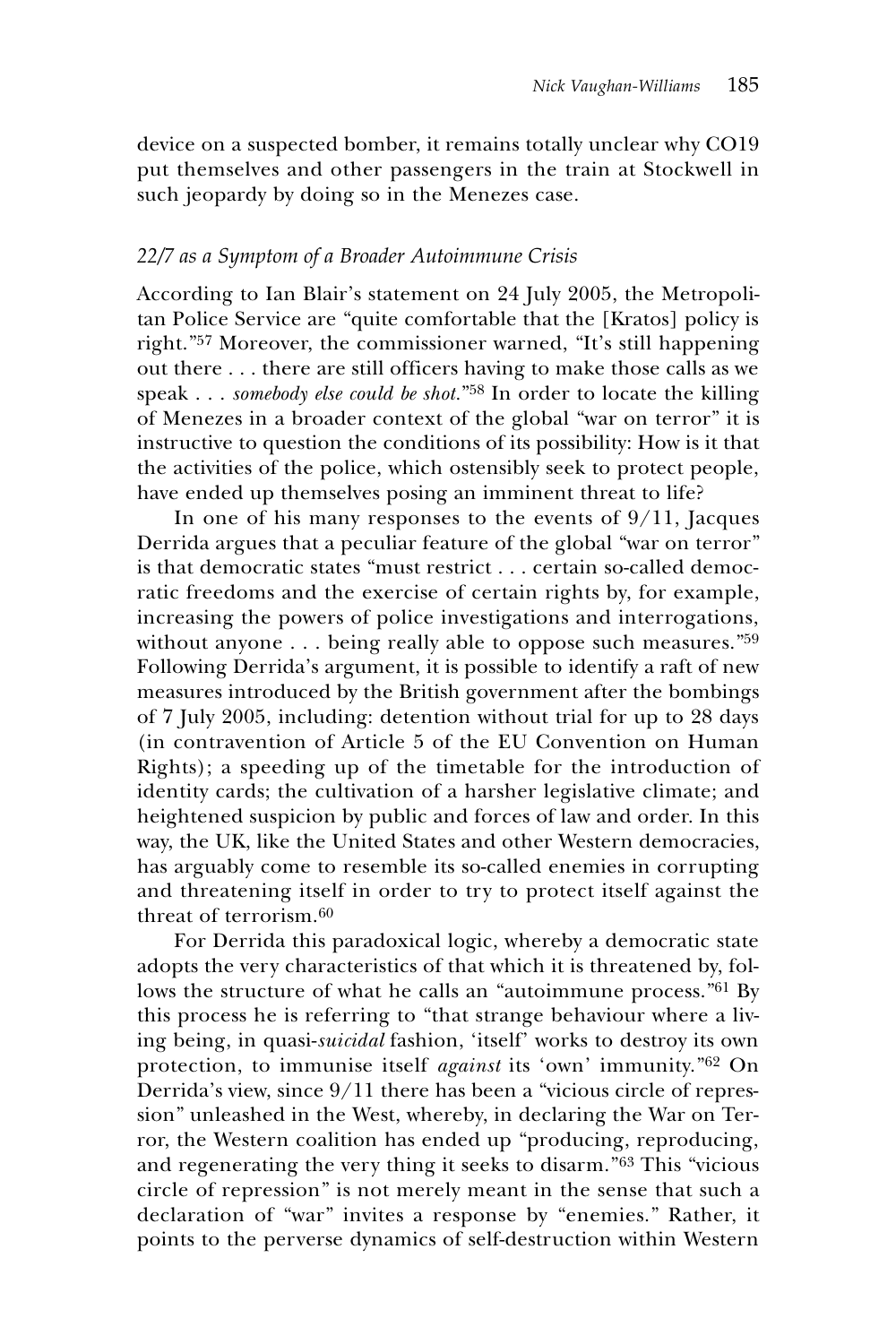democracies themselves: "What I call the autoimmune consists not only in harming or ruining oneself, indeed destroying one's own protections, and in doing so oneself, committing suicide, or threatening to do so."64 Taking Derrida's lead, one possible way of moving beyond the discourse of the mistake in analyzing the shooting of Menezes is to read 22/7 precisely as a symptom of the crisis of autoimmunity in the West more generally. According to this reading, the formulation and implementation of the Kratos policy in the UK can be understood as part of the broader series of repressive and antidemocratic measures introduced in the West to protect the public against imminent threats to life posed by terrorists. Yet, in London on 22 July 2005 the very mechanisms intended to protect life ended up not only threatening it but also ultimately destroying it: "Shoot to kill to protect" killed precisely what it was supposed to protect.

In his book *The London Bombings: An Independent Inquiry,* Nafeez Ahmed argues that the shooting of Menezes reflects the failure or breakdown of aspects of the British state: "the Menezes debacle was the last major tragedy [of July 2005] illustrating the extent to which the British national security system was behaving dysfunctionally."65 However, Ahmed's argument must be distinguished from Derrida's in that the crisis of autoimmunity is not an outcome of something going wrong in a conventional sense: Rather it is a symptom of an aporia at the heart of the concept of democracy that is revealed when democratic states are forced to respond to the threat of terrorism. Indeed, elaborating upon Derrida's perspective and in contradistinction to Ahmed's, it can be argued that 22/7 was far from a failure or breakdown of the system. On the contrary, as I argue in the next section, the shooting of Menezes can be said to reflect innovations in the ways in which sovereign power attempts to reproduce and secure the spatial and temporal borders of political community in the West. Accordingly, the shooting can be interpreted as an outcome of aspects of Western politics more than the discourse of the mistake would otherwise suggest.

#### **New Border Politics?**

Against the reading of 22/7 as a mistake, the shooting of Menezes can be viewed as a reflection of innovative ways in which, temporally and spatially, attempts are made by sovereign power to reproduce and secure the politically qualified life of the *polis.* On the one hand, the killing was a form of temporal bordering in the sense that the activation of the Kratos policy aimed to secure the borders of the state by effectively acting upon the future: It was a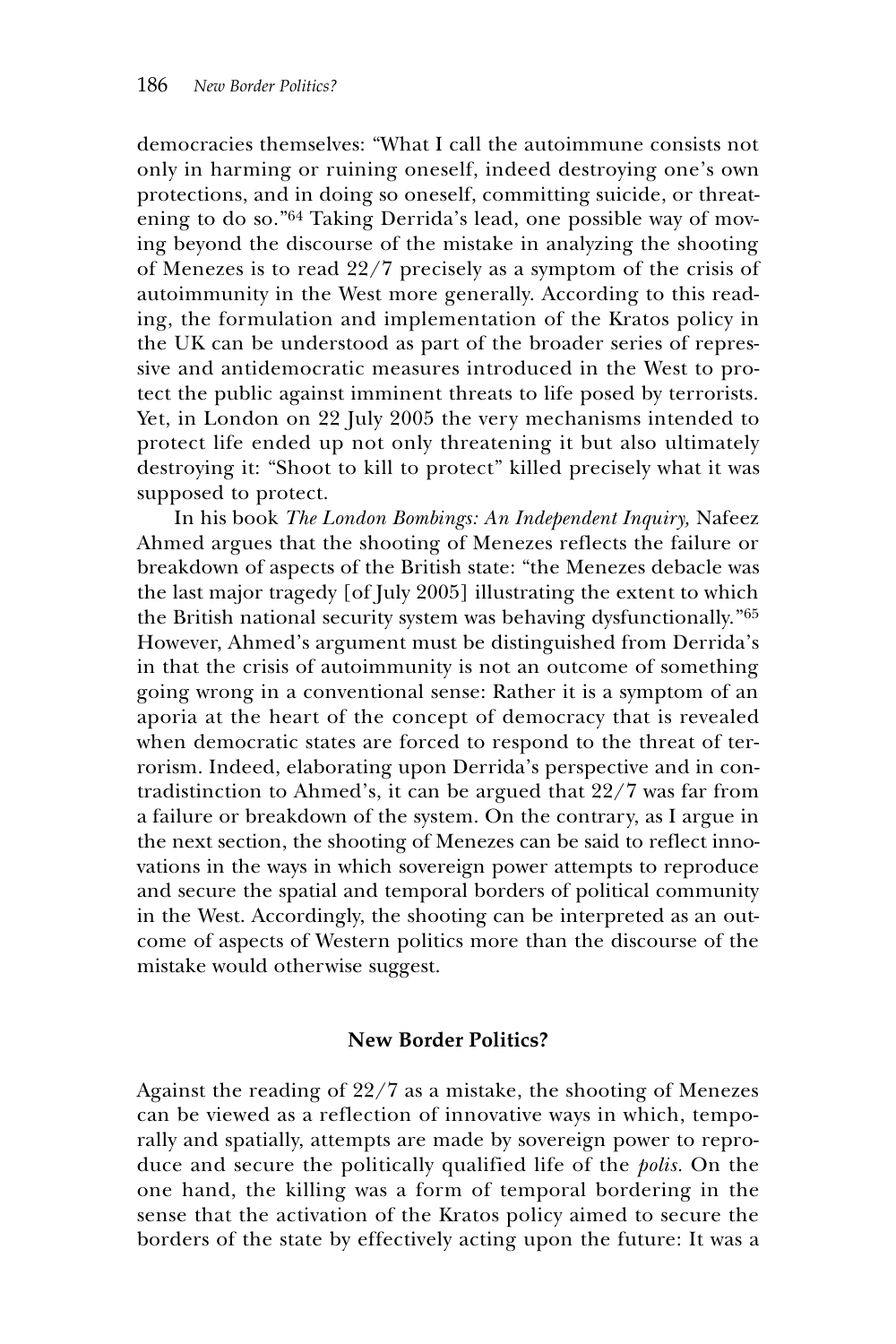preemptive strike in order to eliminate the threat of something that might have jeopardised the security of citizen-subjects. On the other hand, the killing was also a form of spatial bordering because it both resulted from and contributed to a culture of surveillance and fear in civic spaces in London that is becoming written into the architecture of those spaces. The novel spatial-temporal bordering practices of sovereign power as demonstrated on 22/7 defy conventional understandings of what and where borders are and point to the way in which alternative border imaginaries are ultimately necessary in the emerging context of the global War on Terror. Such imaginaries are necessary lest we are to fail to identify and interrogate different forms of bordering practices.

# *22/7 as a Form of Temporal Bordering*

Reflecting on the killing of her son, Maria Otone de Menezes commented: "An honest policeman who was doing his job properly would have spoken to my son first, stopped him and asked him where he was going, and not just have shot and killed him without knowing who he was."66 Similarly, Alex Pereira, his cousin, remarked: "Jean had lived in Sao Paulo. It is a dangerous city and he knew the rules there: if you run away when the police tell you to stop, then you are dead. He knows you don't run away and his English was perfect. There is no explanation for him ignoring a warning because there was no warning."67 Patricia de Menezes said: "They judged my cousin, and sentenced him, all in the space of a moment."68 What is striking and interesting about these reactions is that the family members complain in a very basic sense about the lack of *time* given to Menezes: He was denied the time to explain or defend himself as would be expected in the normal juridical process; time was quite literally "taken away" from him.

Indeed, all in the "space of a moment," temporary sovereigns decided that Menezes's life was not life worth living but a life that could (and should) be dispensed with. Borrowing from Giorgio Agamben, it can be argued that Menezes was produced as "bare life": a form of life whose status is indistinct; banned from conventional law and politics and subject to exceptional practices.69 The decision that Menezes's life was not life worth living can be directly linked back to the concept/policy of Kratos, understood as "the power to decide, to be decisive, to prevail."70 On this understanding, Kratos is associated with notions of clear, confident, and forceful decisioning. Paradoxically, however, for this very reason the Kratos policy does not actually allow for decisionmaking or at least forms of decisionmaking that take time to deal with the dilemmas provoking the need for a decision in the first place.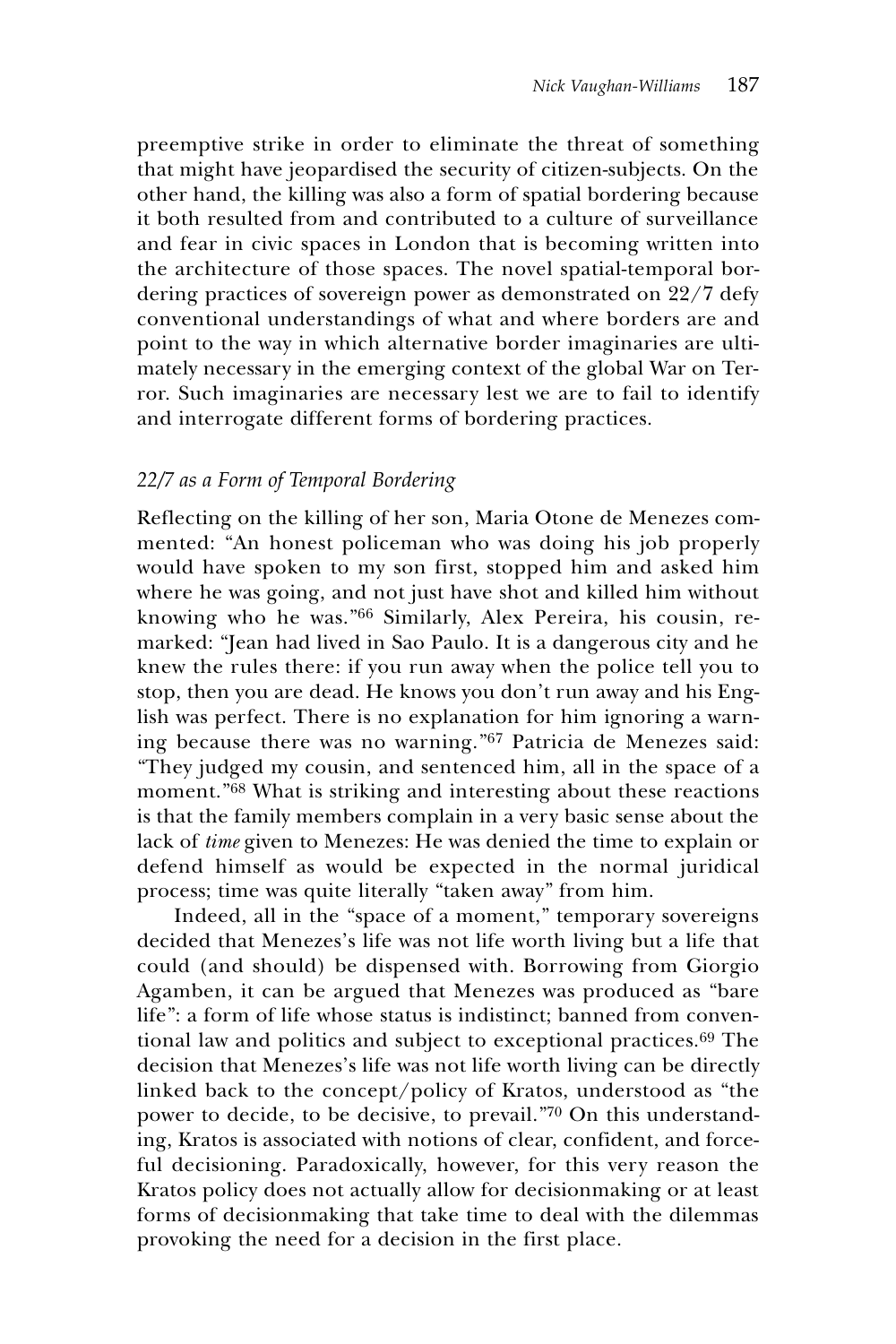Brian Massumi likens this form of decisioning to a "lightning strike" or "flash of sovereign power."71 Moreover, he argues that this approach is the temporal equivalent of a tautology: "The time form of the decision that strikes like lightning is the foregone conclusion. When it arrives, it always seems to have preceded itself. Where there is a sign of it, it has always already hit."72 The lightning strike decision is a foregone conclusion because it sidesteps or effaces the blurriness of the present in favor of a perceived need to act on the future without delay.73 Illustrating his argument, Massumi suggests that this approach characterizes the presidency of George W. Bush for whom there is no time for uncertainty: "I have made judgements in the past. I have made judgements in the future."74 Citing Bush's admission that it took just twelve minutes for him to "discuss" the invasion of Iraq with cabinet colleagues, Massumi points to the way the US administration tends to skip decisionmaking that takes time because:

Deliberation . . . in the current lexicon . . . is perceived as a sign less of wisdom than of weakness. . . . To admit to discussing, studying, consulting, analysing is to admit to having been in a state of indecision preceding the making of the decision. It is to admit to passages of doubt and unclarity in a blurry present.75

For Massumi, the lightning-strike approach in general is one that seeks to act on the future or in other words one that responds to the threat of "an indefinite future: what may yet come."76 However, whereas traditionally threats were responded to through "prevention," Massumi argues that we are witnessing the birth of a new form of response in the context of the global War on Terror: the politics of "preemption."77 This change is marked by a shift in temporal registers from the indefinite future tense to the future perfect tense: the "always-will-have-been-already."78 In other words the politics of preemption does not respond to events by simply trying to "prevent" them but actually effects or induces the event:

Rather than acting in the present to avoid an occurrence in the future, pre-emption brings the future into the present. It makes present the future consequences of an eventuality that may or may not occur, indifferent to its actual occurrence. The event's consequences precede it, as if it had already occurred.79

Massumi illustrates his point using the analogy of a fire. A politics of preemption does not simply predict but actually causes fires: "It is like watching footage of a fire in reverse: there will have been fire, in effect, because there is now smoke."80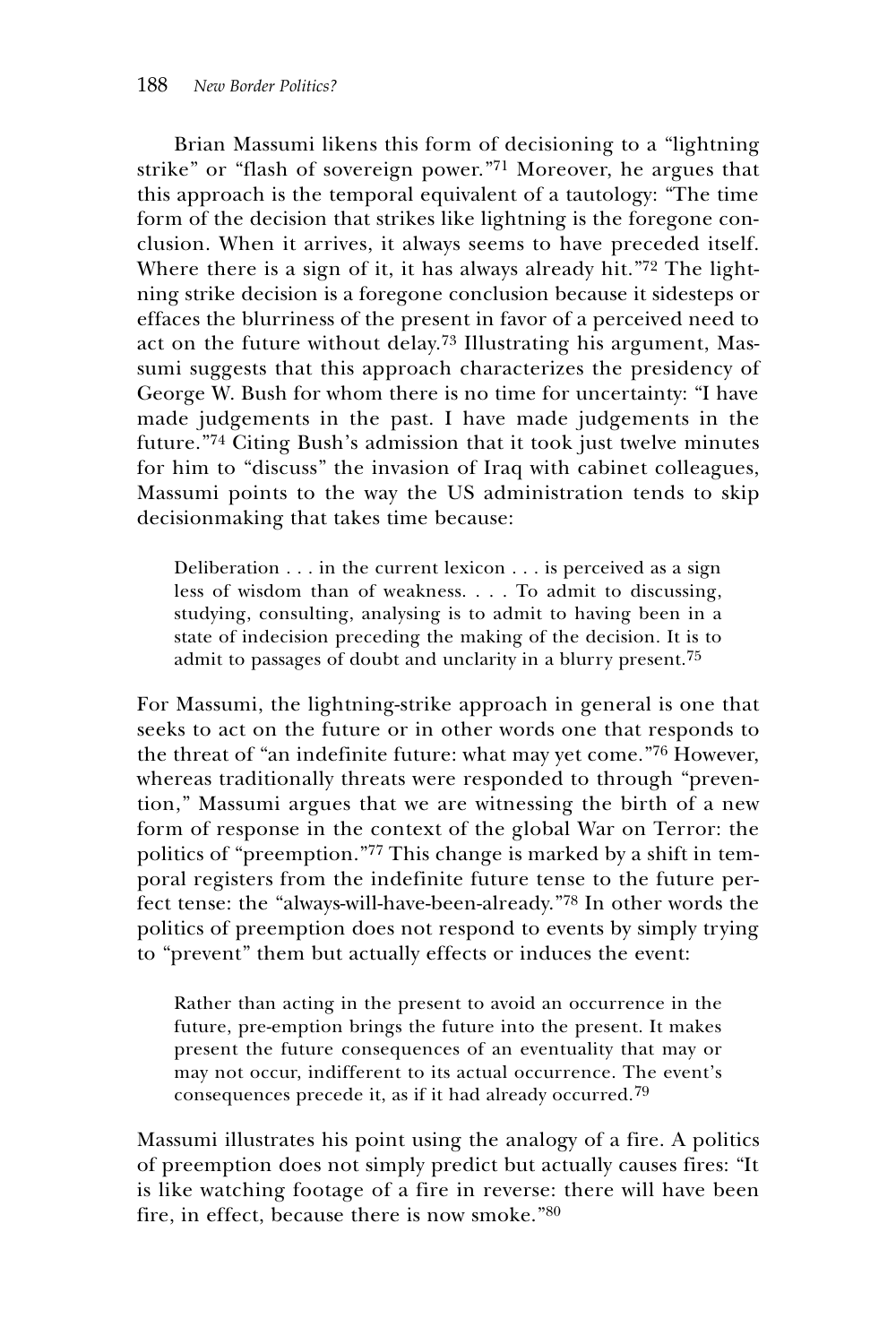The discourse of the foregone conclusion is one that is identifiable with the killing of Menezes. On the one hand, as we have already seen, Sir Ian Blair has referred to the killing as a mistake. But, on the other hand, he has also warned that we should be prepared for more killings like it: "These are fantastically difficult times . . . It's still happening out there, there are still officers having to make those calls as we speak [. . .] *Somebody else could be shot.*"81 What seems to be at stake here is precisely an attempt to securitize the future by bringing it into present: "It's still happening out there." Ian Blair is effectively dealing with the consequences of future killings under the Kratos banner before they actually happen, irrespective of whether they actually do. In this way, the Kratos policy acts as a temporal bordering process: It preempts threats to sovereign political community that come from the future, thereby securing *time* as something that belongs to the state not terrorists. Hence, in the UK there are now distinct echoes of Pentagon policies post-9/11, which, as Didier Bigo has illustrated with reference to the film "The Minority Report" (2002), place emphasis on the capacity to preempt anywhere and at any*time.*<sup>82</sup>

# *22/7 as a Form of Spatial Bordering*

In the context of the "war on terror" the securitization of time and space are mutually implicated as Joseph Pugliese suggests: "The civic spaces of the city become spaces of uncivil danger, fraught with racialised taunts, repeated security checks and harassment, and the possibility of both symbolic and physical violence."83 Attempts at firming up the temporal borders of sovereign political community have been played out spatially through changes to the physical environment in London, which are often designed to manage rather than prevent flows among the population of the city. Sometimes these changes are visible, such as the installation of CCTV cameras across the city in tube stations, walkways, office blocks, and so on. In other ways these changes can be subtler and integrated into patterns of daily life, such as the use of Oyster Cards on the transport network. Yet, perhaps more subtly still, the introduction of new GPS satellite technology has also allowed for the development and emergence of new forms of electronic bordering. For example, from 12 noon to 16:45 on 7 July 2005 the mobile phone operator "O2" was ordered by the City of London Police to close their network to the public for an area totalling 1 km2 around Aldgate.84 This emergency zoning, as discussed in the London Assembly Report, was designed to assist the service needs of the City of London police, but it also prevented other emergency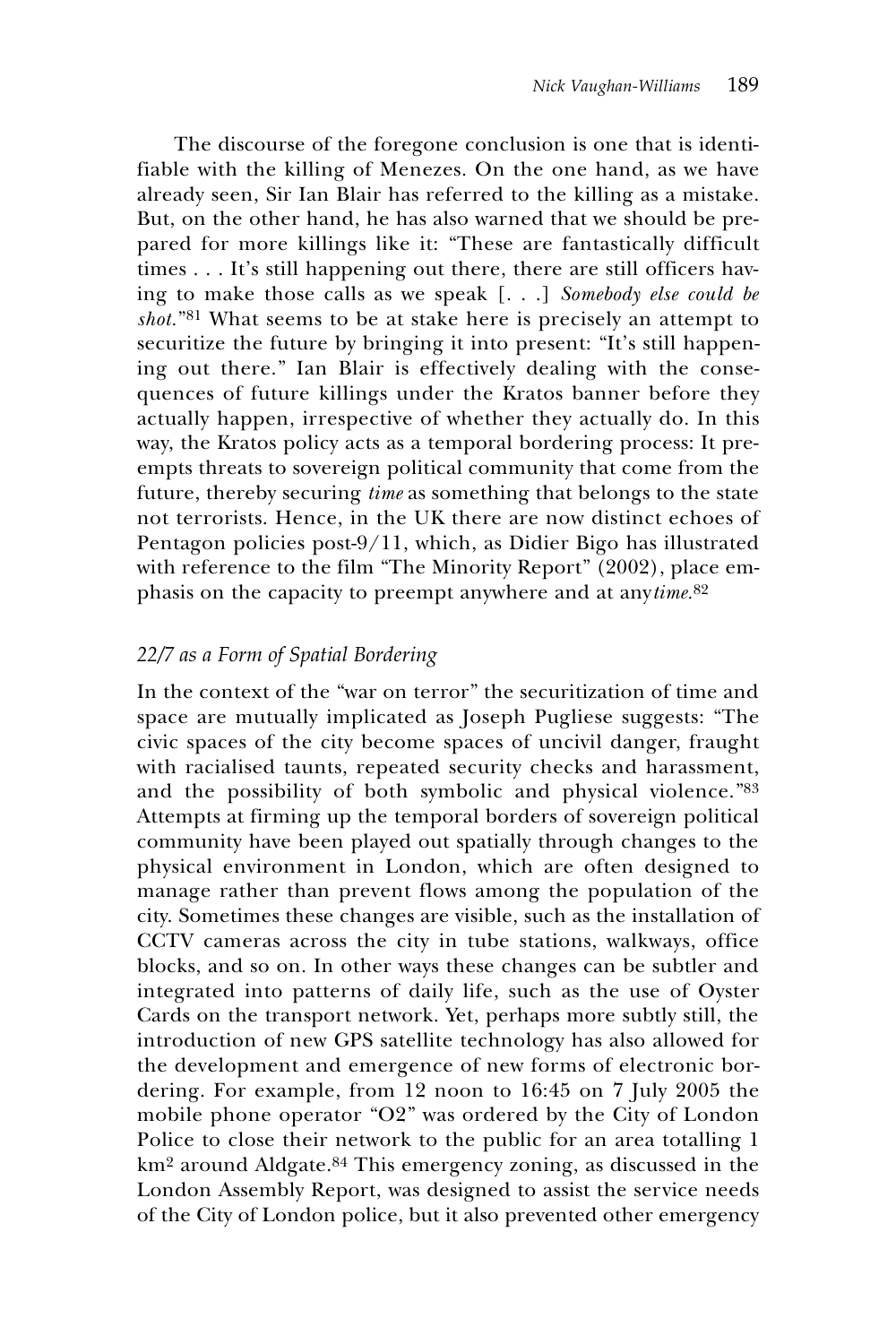services still reliant upon the O2 network from doing their job properly.85 As such, this form of electronic bordering is intimately connected to questions about sovereignty, territory, and power, which are all raised as problems for future discussion in the Assembly Report.86 William Walters has coined the term "firewalling" for this type of electronic bordering process, which reflects the need for "new metaphors and figures to capture the character of borders today."87

The implementation of these new forms of visible and nonvisible bordering practices in London has led, inter alia, to an erosion of the conventional distinction between the public and private spheres. Such an erosion and the importance of its implications is emphasised by Giorgio Agamben, who has argued that:

Every attempt to rethink the political space of the West must begin with the clear awareness that we no longer know anything of the classical distinction between *zoe* and *bios,* between private life and political existence, between man as a simple being at home in the house and man's political existence in the city.88

At earlier points in history the blurring of public and private space could be more readily identified as a localized phenomenon in exceptional, marginal, and peripheral areas, such as the concentration camps of the late nineteenth and early twentieth centuries:

Inasmuch as its inhabitants have been stripped of every political status and reduced completely to naked life, the camp is also the most absolute biopolitical space that has ever been realised—a space in which power confronts nothing other than pure biological life without any mediation.89

According to Agamben, the camps were born out of the state of exception and martial law and constitute spaces that are paradoxically both outside the normal juridical order and yet somehow internal to that order.<sup>90</sup> He argues that the camp is a space that is opened up when the state of exception acquires a permanent spatial arrangement.91 As such, people in the camps "moved about in a zone of indistinction between the outside and the inside, the exception and the rule, the licit and the illicit."92

However, whereas the space of the exception was once localized in spaces such as the camps, Agamben implies that in more recent times it has become more widespread or generalized in contemporary political life: "The camp, which is now firmly settled inside [the nation-state], is the new biopolitical *nomos* of the planet."93 The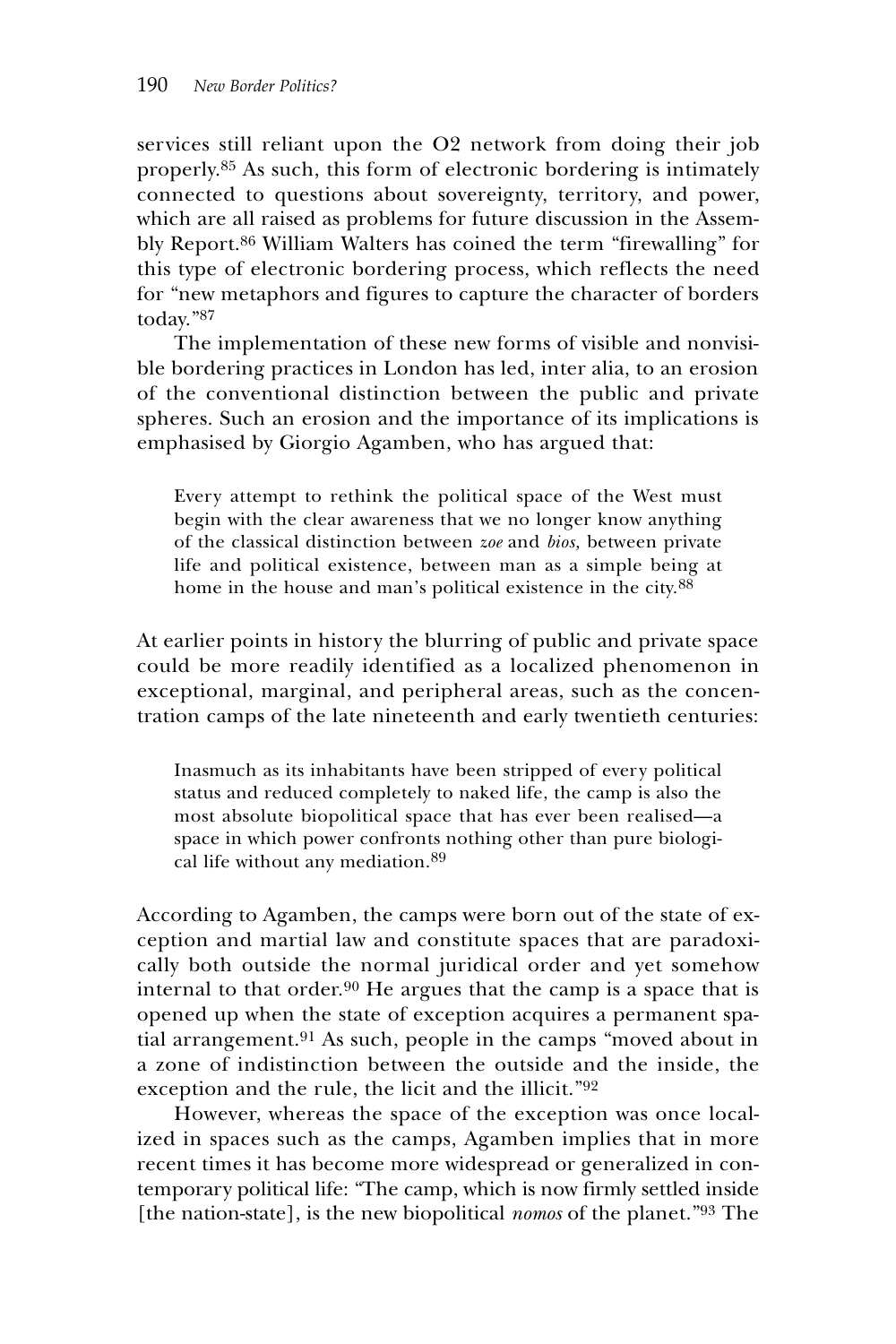upshot of living in a permanent state of exception means that potentially we can no longer rigorously distinguish our biological life as living beings from our political existence: We all have the capacity to be produced as "bare life." Bodies and spaces are increasingly characterized by confusion or zones of indistinction in which sovereign power is able to produce subjects as bare life. It is against bare life that "politically qualified" life is defined and so the production of bare life can be said to act as a mechanism through which attempts are made to shore up the borders of sovereign political community.

Applying Agamben's argument, the killing of Menezes can be read as symptomatic of innovations in forms of bordering that rely upon the burring of public and private spaces. On the one hand, the production of bare life is not a new means of securing forms of sovereign political community as Agamben shows in relation to the figure of *homo sacer* in Roman law. On the other hand, what is arguably new about current bordering practices, of which the shooting of Menezes is symptomatic, is the location and method of the production of bare life. Menezes's death, and its valorization by the authorities in their subsequent investigations, points to a new preparedness to make lightning decisions about life worth living (the politically qualified life of the *polis*) and life not worth living (bare life) potentially anywhere. With the advent of Kratos such decisions are no longer localized or fixed at particular border sites in the margins of sovereign territory but increasingly more widespread or diffused throughout society: a phenomenon that might be captured by the concept of a biopolitical generalized border.<sup>94</sup> After all, Menezes was not killed in a camp or space especially designated for such exceptional practices but in a tube station in central London. In this way Agamben's chilling conclusion that "we are all (virtually) bare life"95 is perhaps regrettably less sensationalist than it might first seem and calls for alternative ways of identifying and interrogating the types of bordering processes upon which sovereign power relies: "These are fantastically difficult times.. . . It's still happening out there. . . . *Somebody else could be shot.*"96

#### **Conclusion**

The discourse of the mistake of the shooting of Menezes not only stymies critical responses to 22/7 but also colludes in the reproduction of a particular framework of understanding within which sovereign power has retrospectively valorized his death. Critical resources are therefore required in order to question and rethink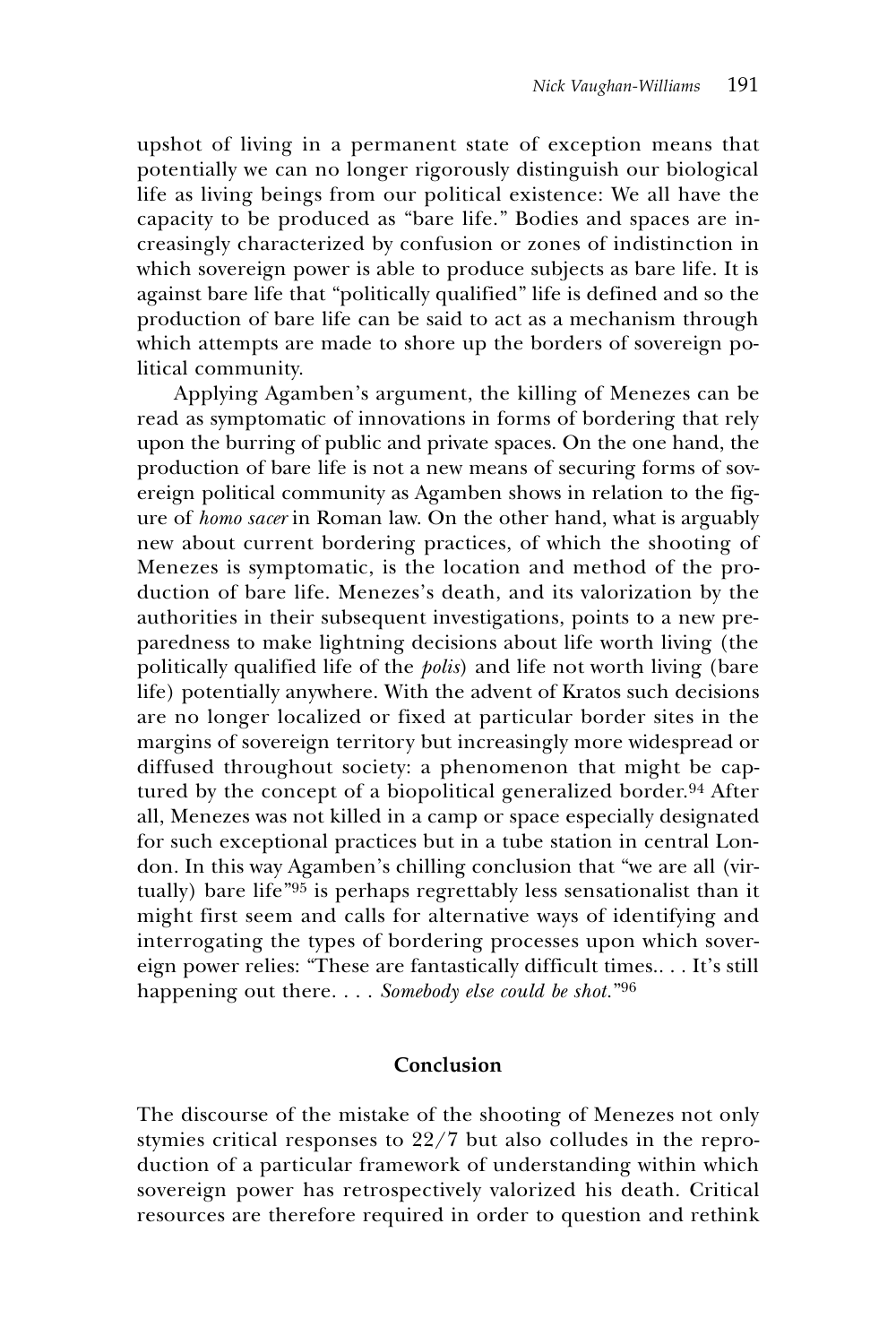this dominant framing so that we might then be able to resist such collusion in our analyses of what happened in Stockwell. By reading the shooting as one of multiple responses of the British state to the bombings of the London transport network on 7 July 2005 and the attempted bombings two weeks later it is possible to locate Menezes's death within the broader context of the global War on Terror in which the shoot-to-kill policy of the Metropolitan Police Service has emerged. In this context Derrida's identification of the autoimmune crisis in the West offers a potentially useful way of analyzing how the very mechanisms supposedly designed to protect life ended up not only threatening it but also ultimately destroying it in the case of Menezes. The move here is to refuse to accept that what happened on 22/7 was simply a one-off incident that can be easily isolated from broader aspects of contemporary political practice. Rather, following Derrida, the Menezes shooting is not so much a mistake as the outcome of features of the Western political system itself. Building upon this argument, 22/7 can be interpreted as a symptom of innovations in the ways sovereign power attempts to secure the temporal and spatial borders of political community in this system. While Agamben suggests that the production of bare life has always been a systemic feature of Western politics, we are arguably witnessing not only new methods through which this form of life is produced but also new locations in which this form of bordering takes place. On this basis, the shooting of Menezes is not only of local but also of global significance.

#### **Notes**

This article was initially prepared for the "London in a Time of Terror: the Politics of Response" conference, Birkbeck College, University of London, 8 December 2006. Earlier versions were also presented at the British International Studies Association Annual Conference, University of Cork, Ireland, 18–20 December 2006 and the International Studies Association Annual Convention, Chicago, 28 February–3 March 2007. Thanks are due to my copanelists for their feedback and to those who participated in the discussion at these events, especially Louise Amoore, Dan Bulley, Angharad Closs, Jenny Edkins, and Madeleine Fagan, as well as to R. B. J. Walker, the editor of *Alternatives,* for his encouragement and comments on an earlier draft. All remaining errors are of course my own.

1. Dagmar Almeida, in A. Bland, "It's War on the memorial to de Menezes," *The Guardian,* 28 November 2005; Sir Ian Blair, quoted in "UK Police Defend Shoot-to-Kill After Mistake," *NBC News,* 24 July 2005.

2. "London Attacks in Depth: the Menezes Killing," *BBC News,* http:// news.bbc.co.uk/1/shared/spl/hi/uk/05/london\_blasts/tube\_shooting/ html/default.stm; "De Menezes 'Shot 11 Times During 30 Seconds'," *Daily Telegraph,* 26 August 2005.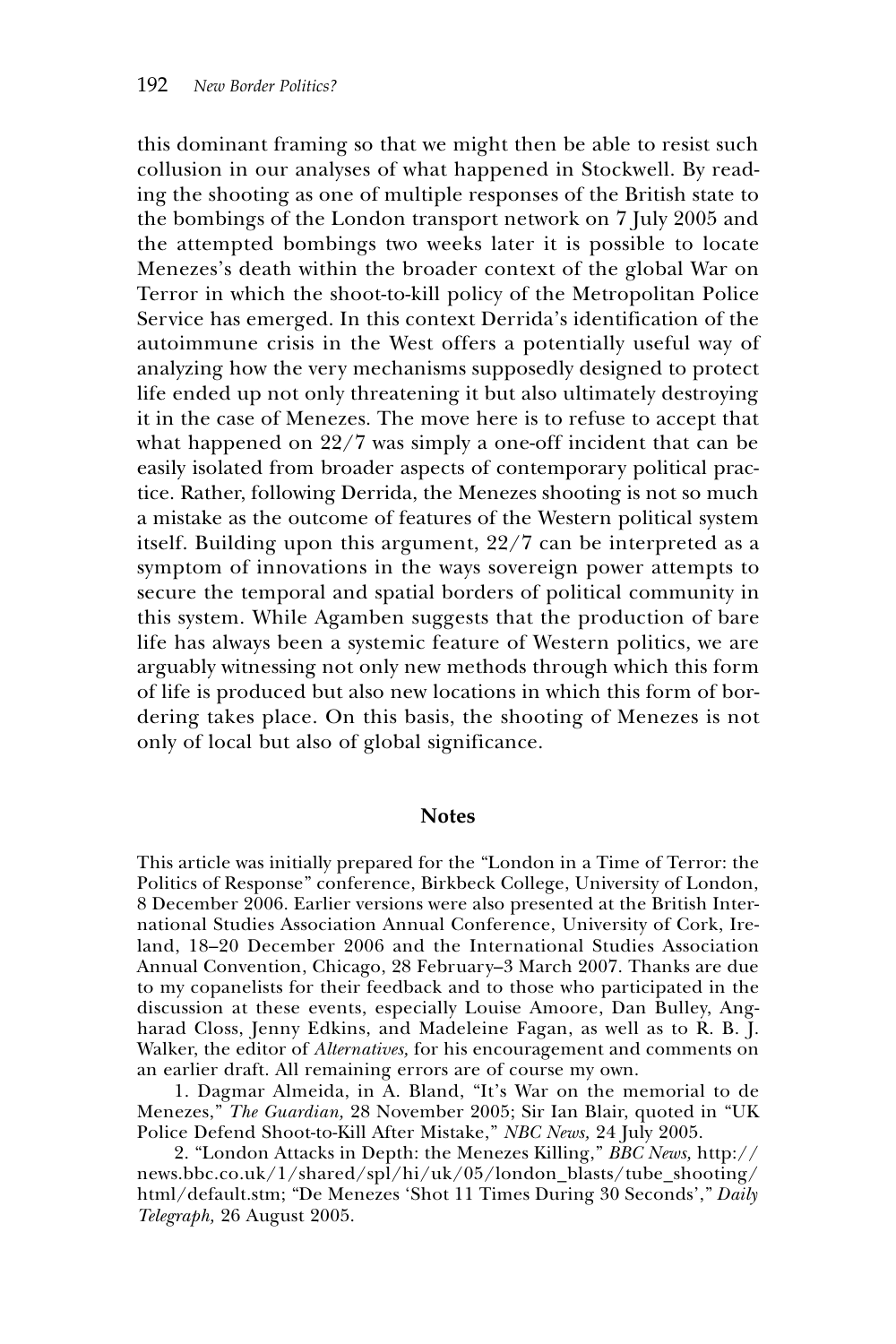3. Ibid.

4. "Man Shot Dead by Police on Tube," *BBC News,* 22 July 2005, http://news.bbc.co.uk/1/hi/uk/4706787.stm

5. Sir Ian Blair, quoted in "UK Police Defend Shoot-to-Kill after Mistake," note 1.

6. Sir Ian Blair, quoted in "Met Chief Admits Serious Mistake over De Menezes," *The Daily Telegraph,* 31 January 2006 (emphasis mine).

7. Jacques Derrida, "Autoimmunity: Real and Symbolic Suicides—A Dialogue with Jacques Derrida," in G. Borradori, ed., *Philosophy in a Time of Terror: Dialogues with Jurgen Habermas and Jacques Derrida* (Chicago: University of Chicago Press, 2003), p. 89.

8. D. Campbell, "Imagining the Real: Struggling for Meaning," *InfoInterventions,* 6 October 2001; Nick Vaughan-Williams, "International Relations and the 'Problem of History'," *Millennium: Journal of International Studies* 34, no. 1 (August 2005): 115–136.

9. Jacques Derrida, "The Parergon," *October* 9, no. 3 (1979): 3–40; Derrida, *Positions,* trans. Alan Bass (Chicago: University of Chicago Press, 1987); Derrida, *Limited Inc.* (Illinois: Northwestern University Press, 1988); and Derrida, "The Deconstruction of Actuality: An Interview with Jacques Derrida," *Radical Philosophy* 68 (1994): 28–30.

10. "London Attacks in Depth: The Menezes Killing," *BBC News Online* (accessed 20/11/06); "Will Police Now Shoot-to-Kill?" *BBC News Online,* 22 July 2005; "UK Police Defend Shoot-to-Kill After Mistake," note 1; J. Appleton, "Memorial to Paranoia: Conspiracy Theorists and Opportunists Gather at the Shrine to Jean Charles de Menezes in Stockwell," *Spiked Online,* 24 August 2005; C. Black, *7–7 The London Bombs—What Went Wrong?* (London: Gibson Square Books, 2005), p. 53; J. Davenport, "Met Chief Admits Menezes Mistakes," *Evening Standard,* 30 January 2006; "Met Chief Admits Serious Mistake over Menezes," *Daily Telegraph,* 31 January 2006; P. Taylor "The Death of Jean Charles de Menezes: The Terrorist Who Wasn't," *The Guardian,* 8 March 2006.

11. Ibid., Appleton, "Memorial to paranoia."

12. http://www.justice4jean.com/about\_campaign\_news.html

13. N. Ahmed, *The London Bombings: An Independent Inquiry* (London: Duckworth, 2006), p. 97.

14. "The Menezes Killing: BBC News In Depth."

15. Ahmed, note 13, p. 118; BBC Panorama, "Stockwell: Countdown to Killing"; J. Cusick, "A Cover Up? And If So. . . Why?" *Sunday Herald,* 21 August 2005.

16. "The Menezes Killing: BBC News in Depth."

17. J. Pugliese, "Asymmetries of Terror: Visual Regimes of Racial Profiling and the Shooting of Jean Charles de Menezes in the Context of the War in Iraq," *borderlands ejournal,* 5, no. 1 (2006).

18. Ibid, p. 3.

19. Ahmed, note 13, pp. 97–100; BBC Panorama, "Stockwell: Countdown to the Killing."

20. P. Taylor, "Special Report: the Death of Jean Charles de Menezes," *The Guardian,* 8 March 2006.

21. Ibid. See also BBC Panorama, "Stockwell: Countdown to the Killing," note 15.

22. N. Ahmed, *The London Bombings,* pp. 97–100; J. Pugliese "Asymmetries of Terror," p. 1; BBC London Attacks in Depth: The Menezes Killing.

23. Ahmed, note 22.

24. Ibid.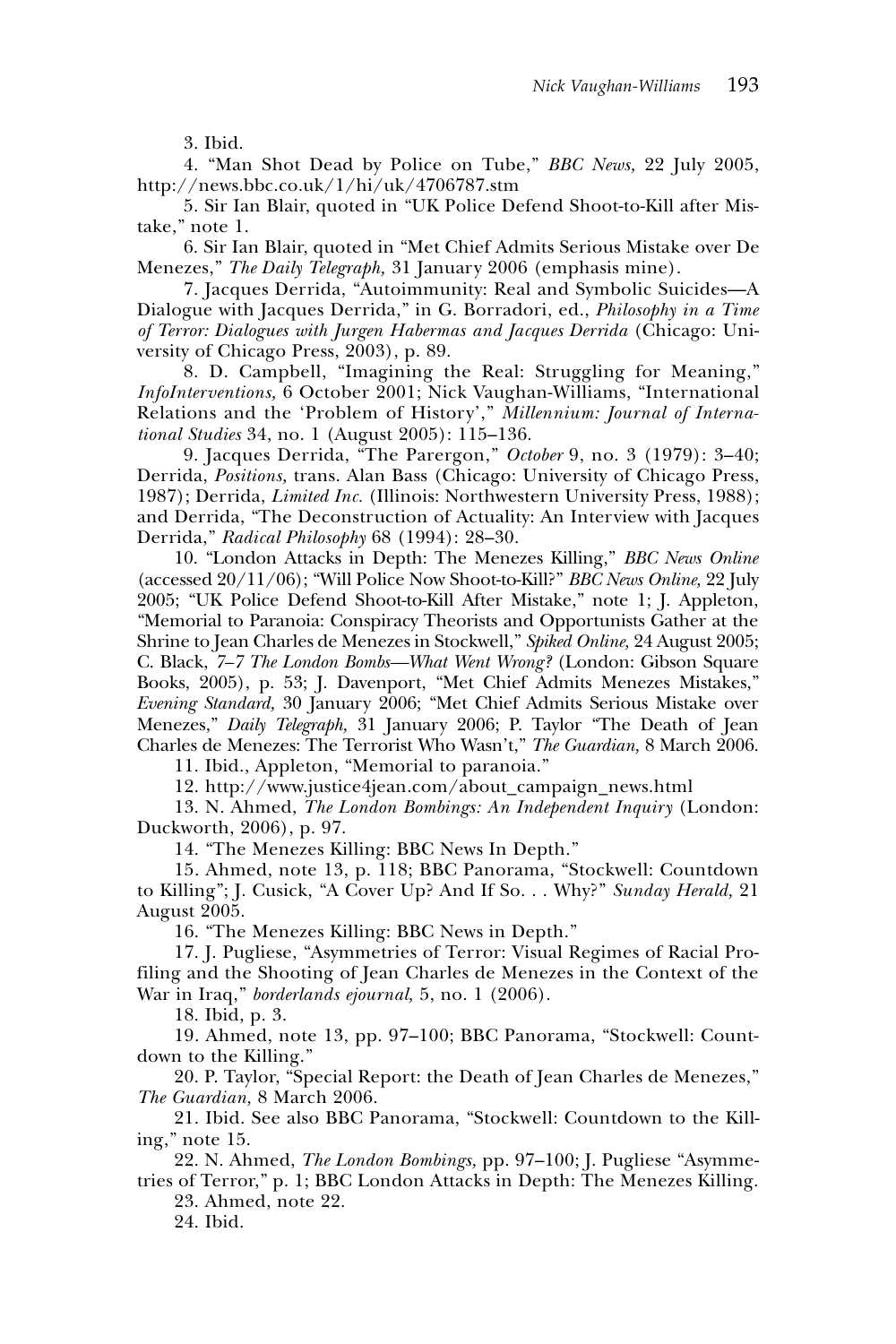25. Ibid.

26. M. Whitby, "I Saw Tube Man Shot—Eyewitness," *BBC News,* 22 July 2005, http://news.bbc.co.uk/1/hi/uk/4706913.stm

27. BBC London Attacks in Depth: The Menezes Killing.

28. Ibid.

29. Whitby, note 26.

30. "Weather in London, UK, on 22 July 2005," http://www.weather underground.com

31. Pugliese, note 17, p. 1.

32. Ibid.

33. Ahmed, note 13, p. 119.

34. CPS Statement, "Charging Decision on the Fatal Shooting of Jean Charles de Menezes," 17 July 2006, http://www.cps.gov.uk/news/press releases/146\_06.html

35. Ibid.

36. http://www.justice4jean.com

37. Ibid.

38. Jonathan Freedland, "How London Carried On," G2, *The Guardian,* 7 July 2006, p. 9.

39. Ibid.

40. "Will Police Now Shoot to Kill?" *BBC News,* 22 July 2005.

41. Ibid.

42. "Shoot to Kill Is State Murder," *Socialist Worker,* 30 July 2005.

43. "Protest in Brazil After Shooting," *BBC News,* 26 July 2005.

44. "Jean Charles de Menezes: In the Wrong Place at the Wrong Time," *The Independent,* 25 July 2007.

45. Derrida, "Autoimmunity," note 7.

46. Taylor, note 20.

47. Quoted in Ibid.

48. Quoted in Ibid.

49. Quoted in Ibid.

50. *BBC News,* note 40.

51. Jacques Derrida, *Rogues: Two Essays on Reason,* trans. P. Brault and M. Naas (Stanford, Calif.: Stanford University Press, 2005), p. 13.

52. Taylor, note 20.

53. "Police May Receive Shoot to Kill Orders," *The Scotsman,* 15 July 2005.

54. Ahmed, note 13, pp. 117–118.

55. On 30 April 2005, eleven weeks before the Menezes shooting, another man named Azelle Rodney was shot dead by police in central London. However, unlike the Menezes shooting, the Rodney case has received little attention in the press and there are few details available in the public domain. See "He Was Shot Six Times: Why?" *The Guardian,* 7 December 2006.

56. "'Someone Else Could Be Shot' British Police Chief Warns," *CBC News,* 24 July 2005.

57. Ibid.

58. Ibid., emphasis mine.

59. Derrida, *Rogues,* note 51, p. 40.

60. Ibid., p. 40.

61. Derrida, "Autoimmunity," note 7.

62. Ibid., p. 94.